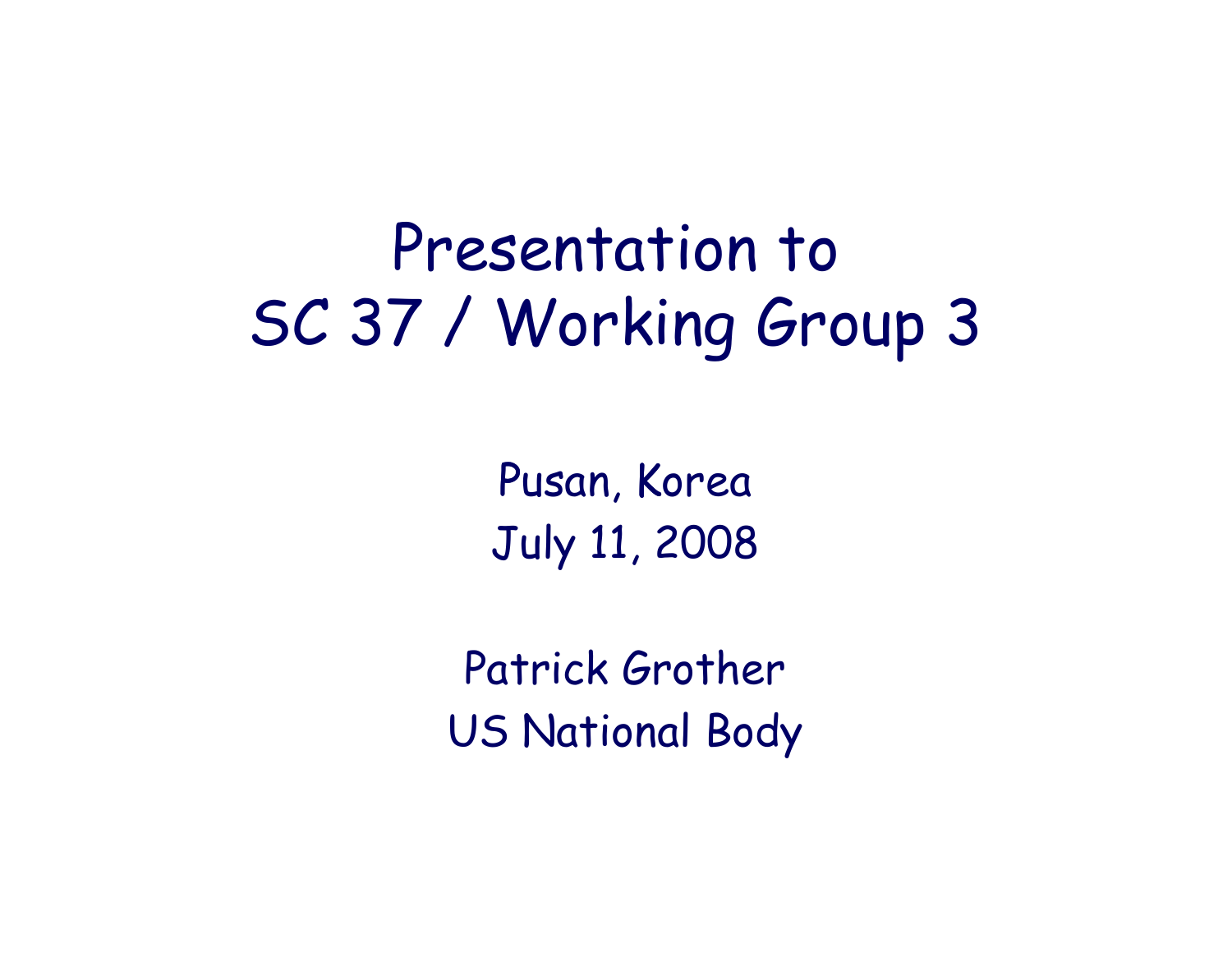## IREX Family

#### IREX = Iris Exchange

Ongoing development of standardized, high performance, interoperable, iris images i.e. support of ISO/IEC 19794-6:20XX

IREX 08

Compact Formats Compression Limits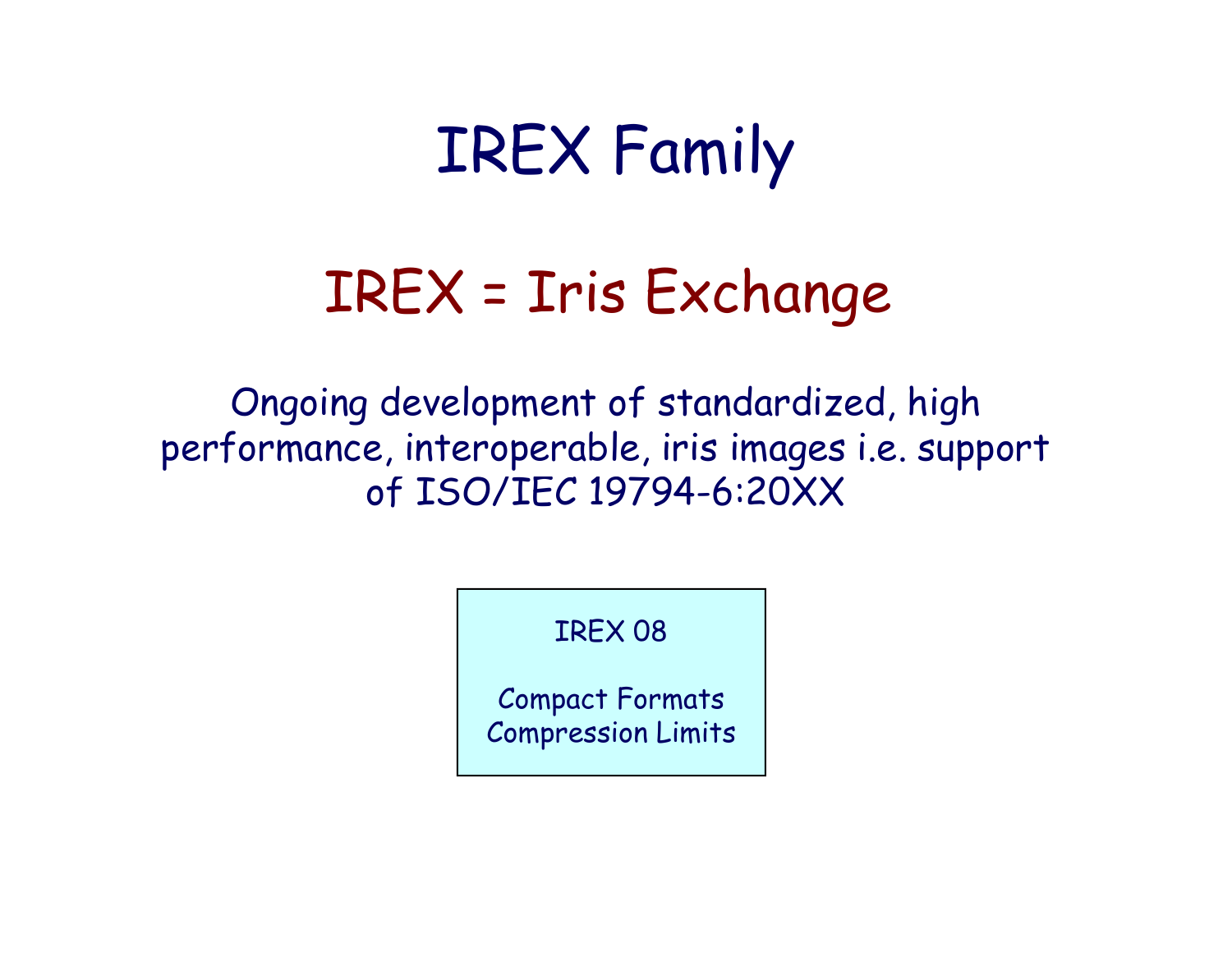# IREX 08

Scope is:

- Evaluation of three compact formats
	- UK cropped rectilinear, UK ROI-masked rectilinear, US "unsegmented polar" proposed for 19794-6
- Development of:
	- Compression profiles of JPEG 2000 vs. JPEG

How:

- Measure accuracy (FMR, FNMR, FTE) of algorithms implementing the IREX API
- Using binary data structure something like the existing Tables 1-4

Images:

- LG 2200, LG 3000, LG 4000, Pier …
- Also NIST is still requesting organizations to contribute other sets of iris images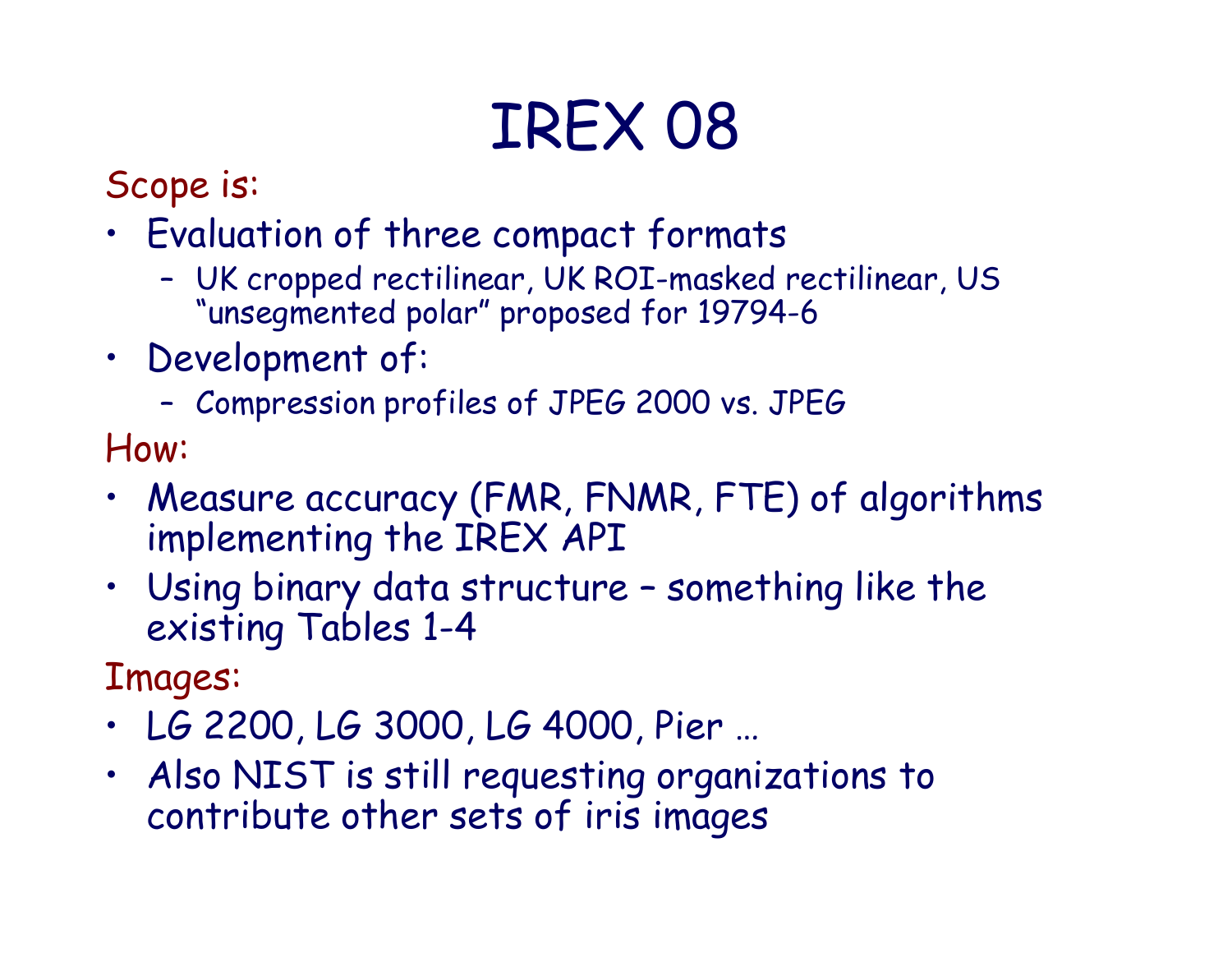### IREX :: Status

Timeline:

- 6/28/08 Final IREX Test Plan and API released
- 7/2/08 Deadline for "intention to participate"
- 8/05/08 Window for submission of SDKs opens
- 9/12/08 Window for submission of SDKs closes
- Results to WG3 before 1/19/09

Participation:

- Thirteen organizations have indicated intent to participate – this is enough to proceed.
- Participants can withdraw anonymously before September 12.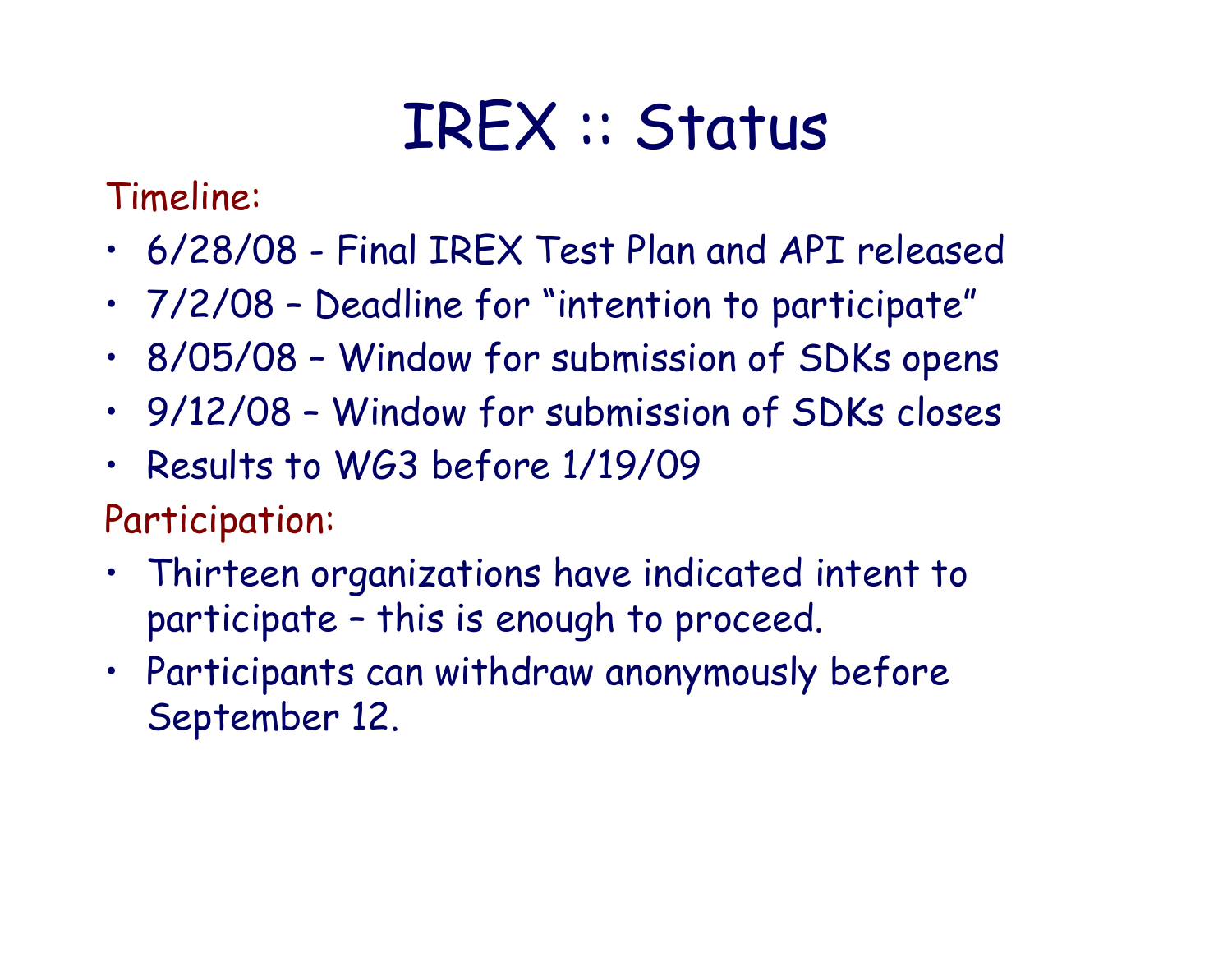## IREX Family

Ongoing development of standardized, high performance, interoperable, iris images i.e. support of ISO/IEC 19794-6:20XX



WG3 Direction is Key